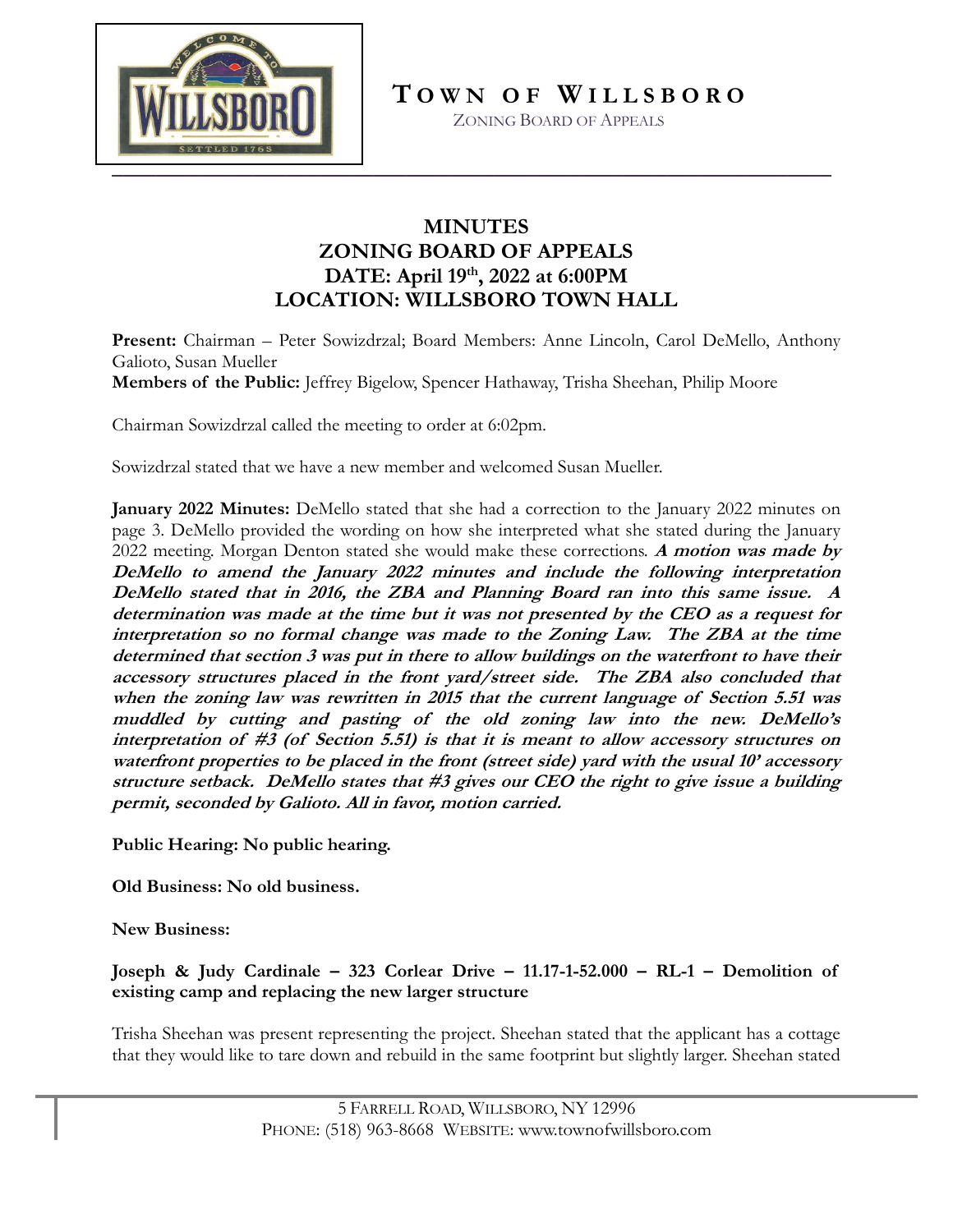that they would not be going closer to the waterfront or closer to the neighbors, that they would be going closer to the driveway.

DeMello asked for the dimensions from the cottage to the next parcel. Bigelow stated that he could get those measurements to the board prior to the next meeting. Discussion followed on the measurements.

DeMello stated that she thinks the cottage was moved in 2013 and brought up previous variances that may have been granted.

Sheehan stated that the applicant owns part of the road and it wasn't the applicant's choice for the town to take over part of their property for the road. Bigelow asked if the applicant would need a side yard setback. DeMello confirmed that the applicant will be tearing down the existing structure and building a new structure that is slightly larger.

Bigelow asked if the applicant would need a variance even though the applicant owns the next parcel over. No one answered Bigelow's question. DeMello stated they would need a variance. DeMello stated that there are certain things that may be grandfather in but when you are tearing down an existing structure and building a new structure that is bigger, the applicant will need all the variances granted. DeMello stated that the lot is about 100' wide and that there will need to be variances granted on the north and south sides. Sheehan stated that they will need 11' variance on the north side and 17' variance on the south side. Bigelow stated that the parcel is about 220' x 100' and Sowizdrzal agreed. Sowizdrzal stated that maximum lot percentage is not an issue. Sowizdrzal confirmed that the height won't be over 35'. Sheehan confirmed he was correct.

DeMello stated that she did not see any plans within the application. Sheehan stated that they have a floor plan but the applicant is in the process of getting engineered house plans. Sheehan stated that the plans are not finalized yet as the applicant does not want to invest in the plans until they have been granted the variances.

Bigelow stated that the existing septic tank is 1000 gallons.

The board reviewed the measurements.

DeMello asked if there had been a survey done. Sheehan stated that there hadn't been one done in the last couple of years. Sheehan asked what information she needed to provide to the board. The board agreed that Sheehan needed to provide a site plan with measurements. **<sup>A</sup> motion was made**  to move this application to a public hearing on May 17<sup>th</sup>, 2022 at 6pm, seconded by Galioto. **All in favor, motion carried.** 

# **Philip & Betsy Moore – 41 Rowley Way – 21.13-1-20.000 – RL-1 – Remove & replace old summer camp with 2-bedroom home**

Sowizdrzal stated that the board has the same questions as they did with the last project. Sowizdrzal asked Moore if he had any measurements of the lot so the board could determine the side yard setbacks. Moore and the board reviewed plans.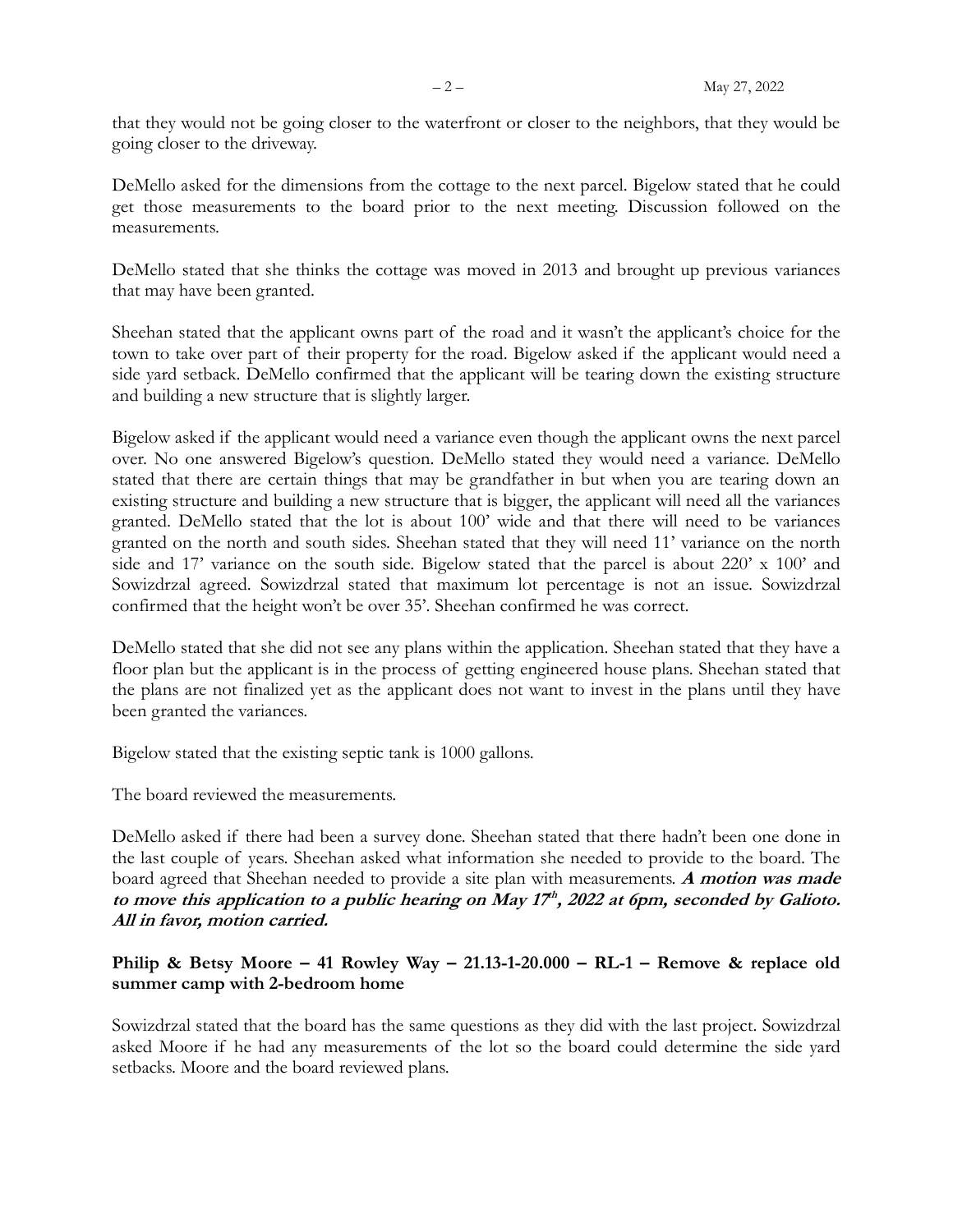Sowizdrzal stated that the board will need to be provided with a drawing with measurements based on the new structure.

Sowizdrzal stated that Moore is about 41.7' from the water. DeMello stated that this is what Terry Pulsifer (CEO), provided from the computer program. DeMello stated that Moore may be more like 60' from the water. Moore stated that it is to the main high-water mark and it would be about 50'-52' from the water. Moore stated that he plans to have the new proposed structure where the existing structure is but if he needs to move the structure a few feet back to meet the regulation from the footage off the lake, he is willing to do so. DeMello and Galioto agreed that Moore's current structure is more than 50' from the water.

Moore stated that the new structure would be about 25' tall.

DeMello reminded Moore that according to the APA, if you go two feet larger in any direction, than the existing structure, variances are required.

The board review facts and findings sheet and discussed the size of the lot and determined the size of the lot is .83 acres.

Moore asked if the neighbors had to have a legitimate reason when they are able to voice their opinion at the public hearing. Sowizdrzal stated that the board asks that the applicant really puts thought and detail into the five questions that are on the application and then the board reviews what the applicant says and also goes through the same five questions. DeMello stated that at the public hearing anyone can come to voice their opinion and the board takes that into consideration but no one person can stop a project and the boards decision is based on facts.

DeMello recommended that the applicant should come to the board at once and ask for everything they want. DeMello stated that it doesn't mean that you may get everything you are asking for but that maybe compromises could be made.

# Lincoln made a motion to move this application to a public hearing on May 17<sup>th</sup>, 2022, based **on the applicant providing the board with a site plan with measurements and a copy of the deed, seconded by Galioto. All in favor, motion carried.**

Sowizdrzal asked if anyone on the board had any other business to bring up.

DeMello stated that she had a proposal on how sections 5.51 and 5.52 should be changed. Sowizdrzal stated that himself and Galioto sat through the first solar training, Lincoln attended the second one and Sowizdrzal is signed up for the third and fourth trainings.

Sowizdrzal mentioned that the comprehensive plan is over ten years old and should be reviewed especially with the solar regulations that are now out and especially because there isn't anything about solar in the comprehensive plan. Sowizdrzal stated that the comprehensive plan should at least state that we follow New York State.

Mueller asked the difference between comprehensive plan and the zoning law. Lincoln stated that the comprehensive plan was put together by a group of people with a view of what they wanted for the town.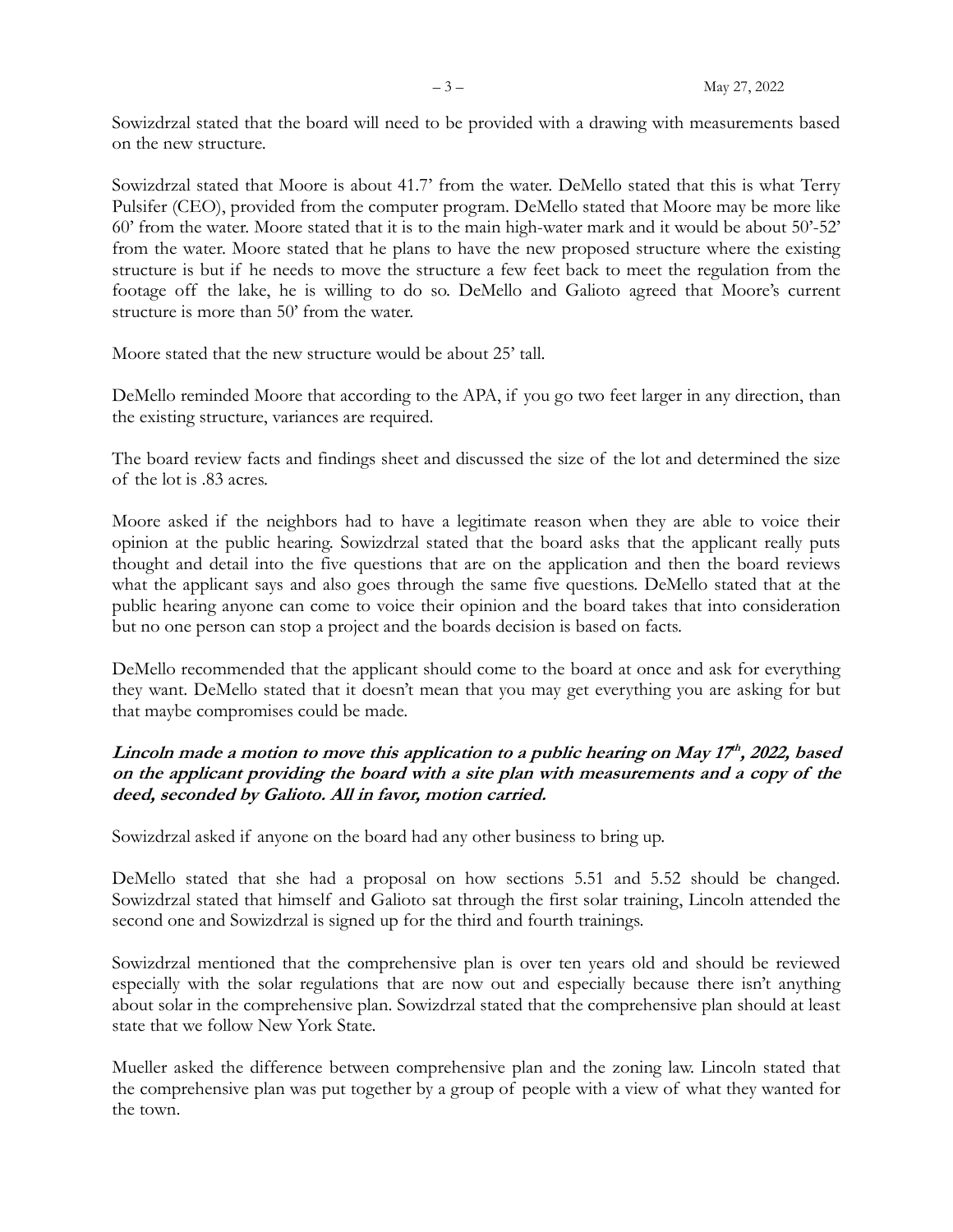The board reviewed procedures with Mueller.

**A motion was made by Sowizdrzal and seconded by DeMello to adjourn the meeting at 7:18pm. All in favor, motion carried.** 

Respectfully Submitted,

Morgan Denton Secretary for Planning and Zoning Board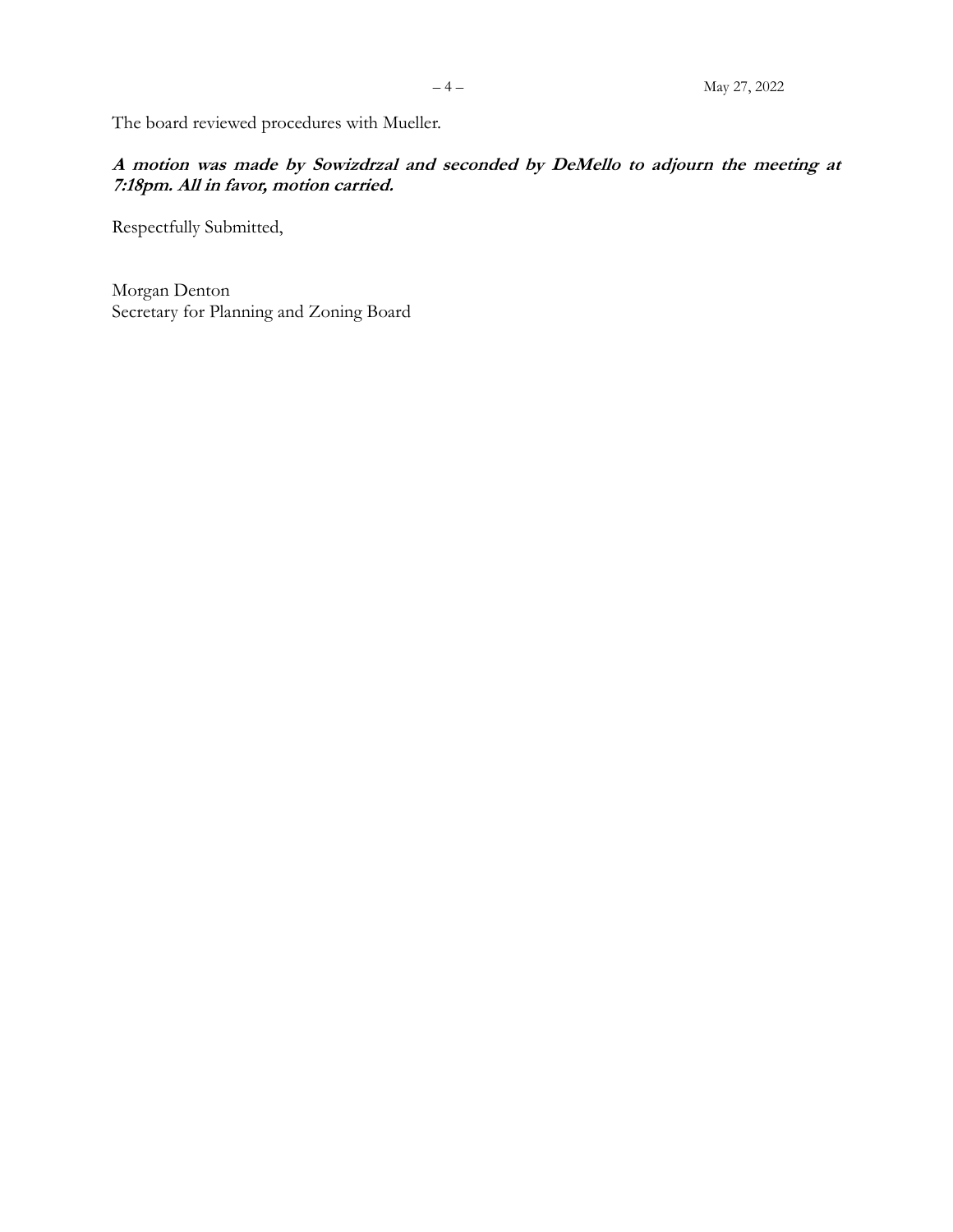# FINDINGS OF FACT--Draft Submitted by: Pete Sowizdrzal

# Variance Application 2022-109-Z (Joseph & Judy Cardinale) April 19, 2022

Property location: 323 Corlear Dr (Tax#: 11.17-1-52.000) Zoning District: RL-1 (Residential – Low Density)

PROJECT DESCRIPTION: Demolition of Existing Camp (approx. 19' x 40') and replacing it with a 28' x 40' camp with 28' x 8' deck on the west side.

—IMPACTS Section 4.43 -2, pg. 37 -Nonconforming Structures on Existing Lots. **Structures that do not meet the setback or lot coverage requirements set forth in this law may be continued, but if the owner desires to tear down and replace such structure, every reasonable effort should be made to make the new structure conform to the setback and lot coverage requirements set forth in this law. If the new structure location cannot be made more conforming, then the owner may rebuild the same size structure (meaning no larger than the three-dimensional foot print of the existing structure) in the same foot print as the existing structure, without a zoning variance. If the owner desires to increase the size of the existing three-dimensional foot print by building higher or wider or deeper than the existing structure, then a zoning variance is required.**

—IMPACTS Section 4.10 pg. 29 – Schedules of Use and Area Regulations.

ZONING REQUIREMENTS:

Minimum Lot Size: 40,000 sq ft. (0.3 acres – 13,068 sq. ft.) Front Yard Setback 50' (52' - In compliance) Shoreline Setback: 50' (N/A) Rear Yard Setback: 50' (50' In Compliance) \*Side Yard Setbacks: 50' (South side Relief of 17' – North side Relief of 11') Maximum Lot Coverage: 15% (Not an Issue) 15%= 1,960 sq. ft.-New Build = 1,344 sq. ft. Maximum Bldg. Height: 35' (Not an Issue)

\*Side yard setback of 50' is not superseded by Shoreline regulations.

Ruling:

Motion?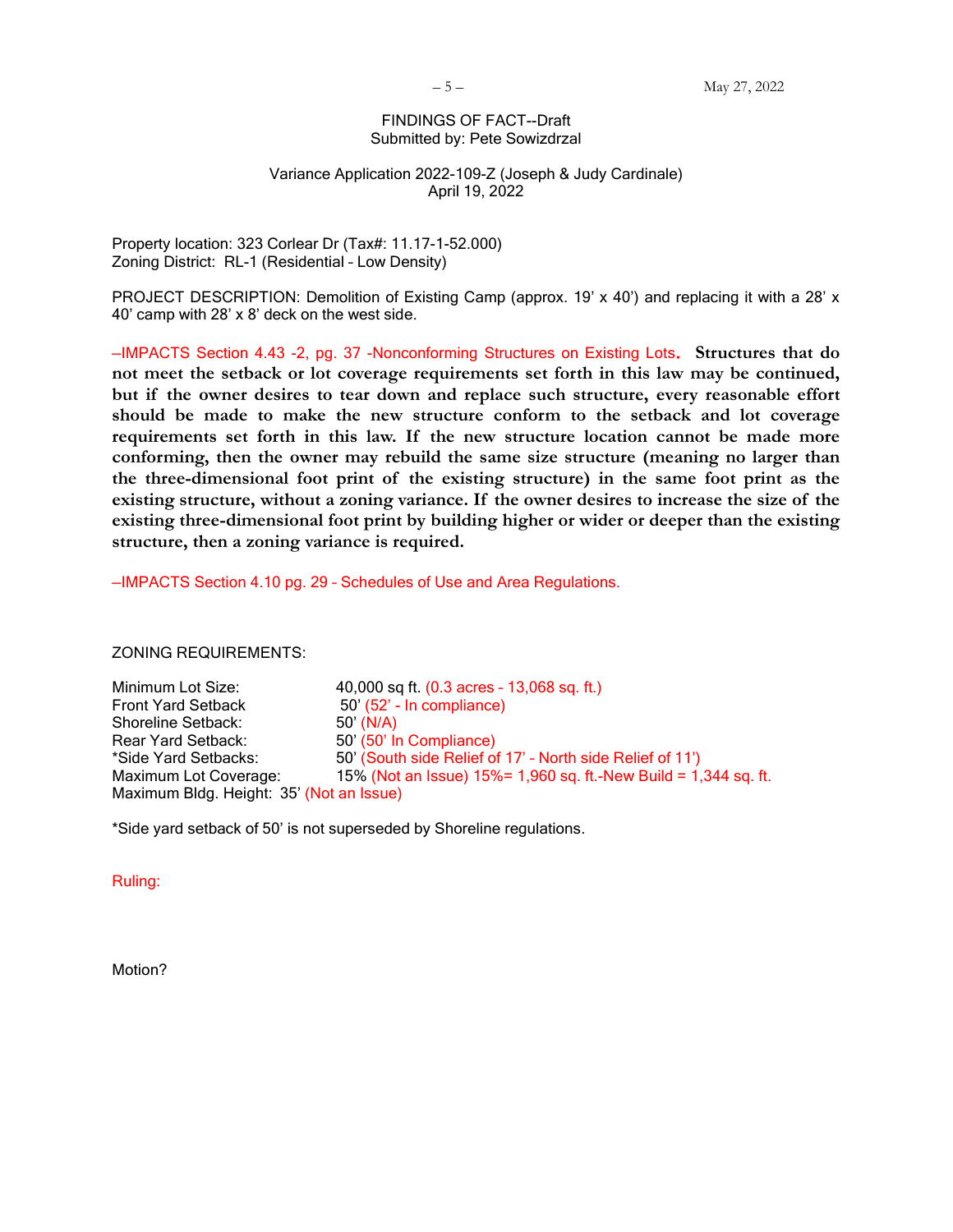#### FINDINGS OF FACT—REV 1 Submitted by Carol de Mello

### Variance Application 2022-109Z—Cardinale, Joseph & Judy April 19, 2022

Property location: 323 Corlear Dr., Willsboro (11.17-1-52.000) Zoning District: RL-1

PROJECT DESCRIPTION:

Demolition of existing camp (approximately 19' x 40') and replacing it with a 28' x 40' camp with a 28' x 8' deck on the west side. IMPACTS Section 4.10, p. 29, Schedules of Use and Area Regulations, and Section 4.43.2, p. 37, Nonconforming Structures. Specifically, 50' side yard setbacks requirement cannot be met. Require variance of 11' on the north side and 17' feet on the south side. Variance required per Section 4.43.2 because new structure is larger and not the same footprint as the original.

ZONING REQUIREMENTS:

Minimum lot size: 40,000 sq. ft. (original lot size 0.30 acres = 13,068 sq. ft.) Front yard setback: 50' (in compliance) Rear yard setback: 50' (in compliance if depth is 220' as stated by Sheehan) Side Yard setback: 50' (need variance of 11' on north side & 17' variance on south) Maximum Lot Coverage: 15% (1,960 sq. ft.; not an issue) Maximum bldg. height: 35' (not an issue)

According to the application, the proposed structure (1120 sq. ft.) and deck (224 sq. ft.) total 1,344 sq. ft. which is under the 1,960 sq. ft. allowance.

Questions:

What is the distance to the property line from the proposed deck? 92' was stated at the meeting based on a property depth of 220'.

Where are the plans? The plans are in progress.

Is a survey available? Sheehan's not sure, but will check.

Note added 4-22-2022: According to the GIS map, I got measurements of the lots lines as 154.50' on the north; 116' on the east (Corlear Dr.); 103.54' on the south; 98.30' on the west bordering their lakefront lot. I have emailed this information to the Board and asked Terry and Pete to somehow verify this.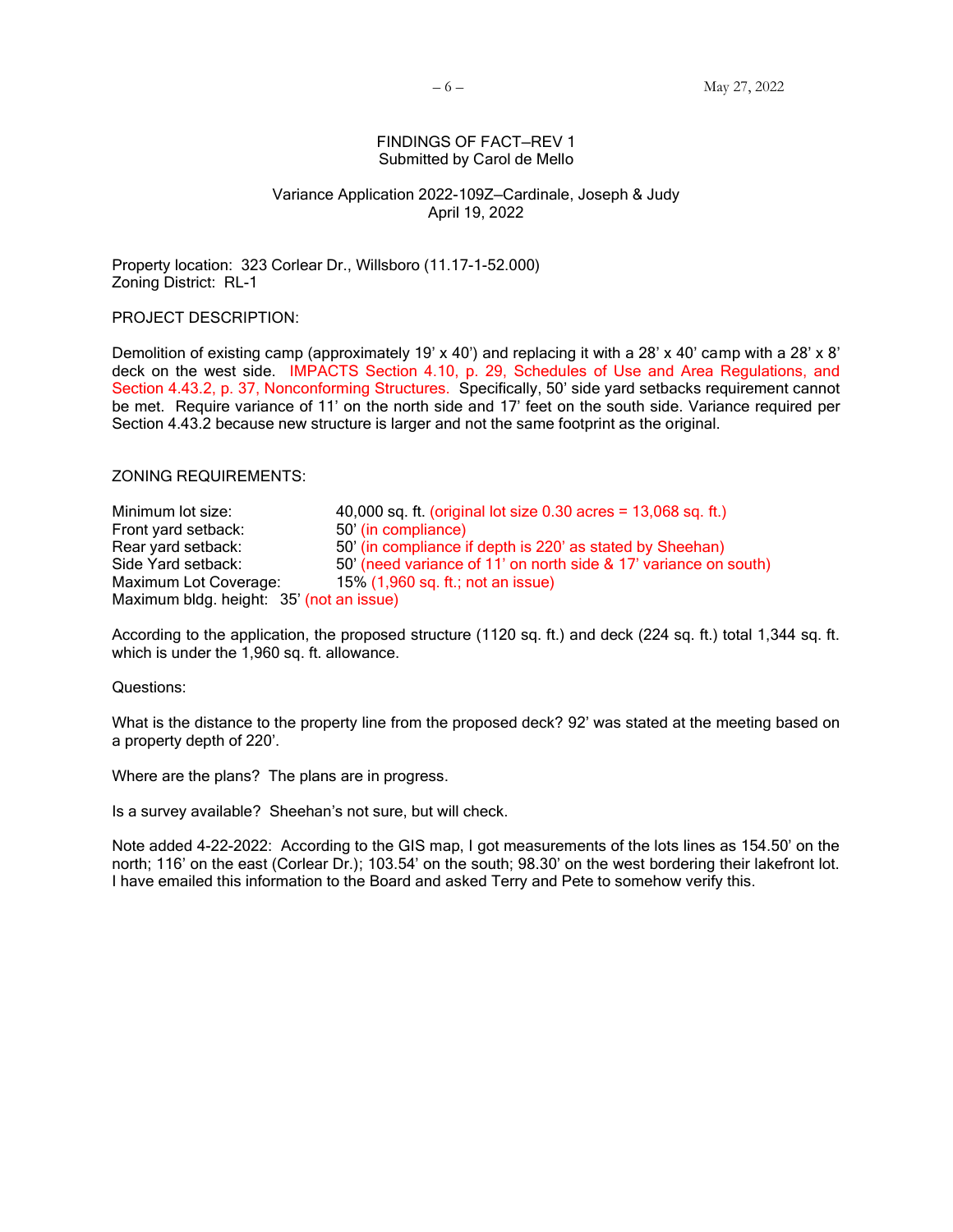#### FINDINGS OF FACT—REV 1 Submitted by Tony Galioto

# Variance Application 2022-109Z—Cardinale, Joseph & Judy April 19, 2022

Property location: 323 Corlear Dr., Willsboro (11.17-1-52.000) Zoning District: RL-1

#### PROJECT DESCRIPTION:

Demolition of existing camp and rebuild new camp. Existing camp is 19'x40' and proposed new building is 28'x40', with a new 28'x8' deck on west side of building.

IMPACTS SECTIONS: Section 4.10 p. 29 & 4.43 #2 p. 37 Schedules of Use and Area Regulations. Additional info: Larger structure being built on existing small lot causing a nonconforming situation requiring a variance, and a side yard setback variance requirement. Require build prints..

# ZONING REQUIREMENTS:

| Minimum lot size:         | $40,000$ sq. ft.                      |
|---------------------------|---------------------------------------|
| Front yard setback:       | 50'                                   |
| Rear yard setback:        | 50'                                   |
| Side Yard setback:        | 50' Relief of 17' south and 11' north |
| Maximum Lot Coverage:     | 15% 1960.2 sq ft (not an issue)       |
| Maximum bldg. height: 35' |                                       |

According to the property record, the buildings and improvements total 616.2 sq ft under the 1920.2 sq ft allowance. Total new lot coverage 1344 sq ft.

Questions:

What is the distance to the property line from the proposed deck? 92' was stated at the meeting based on a property depth of 220'.

Where are the plans? The plans are in progress.

Is a survey available? Sheehan's not sure, but will check.

Moved to a public hearing on May 17, 2022.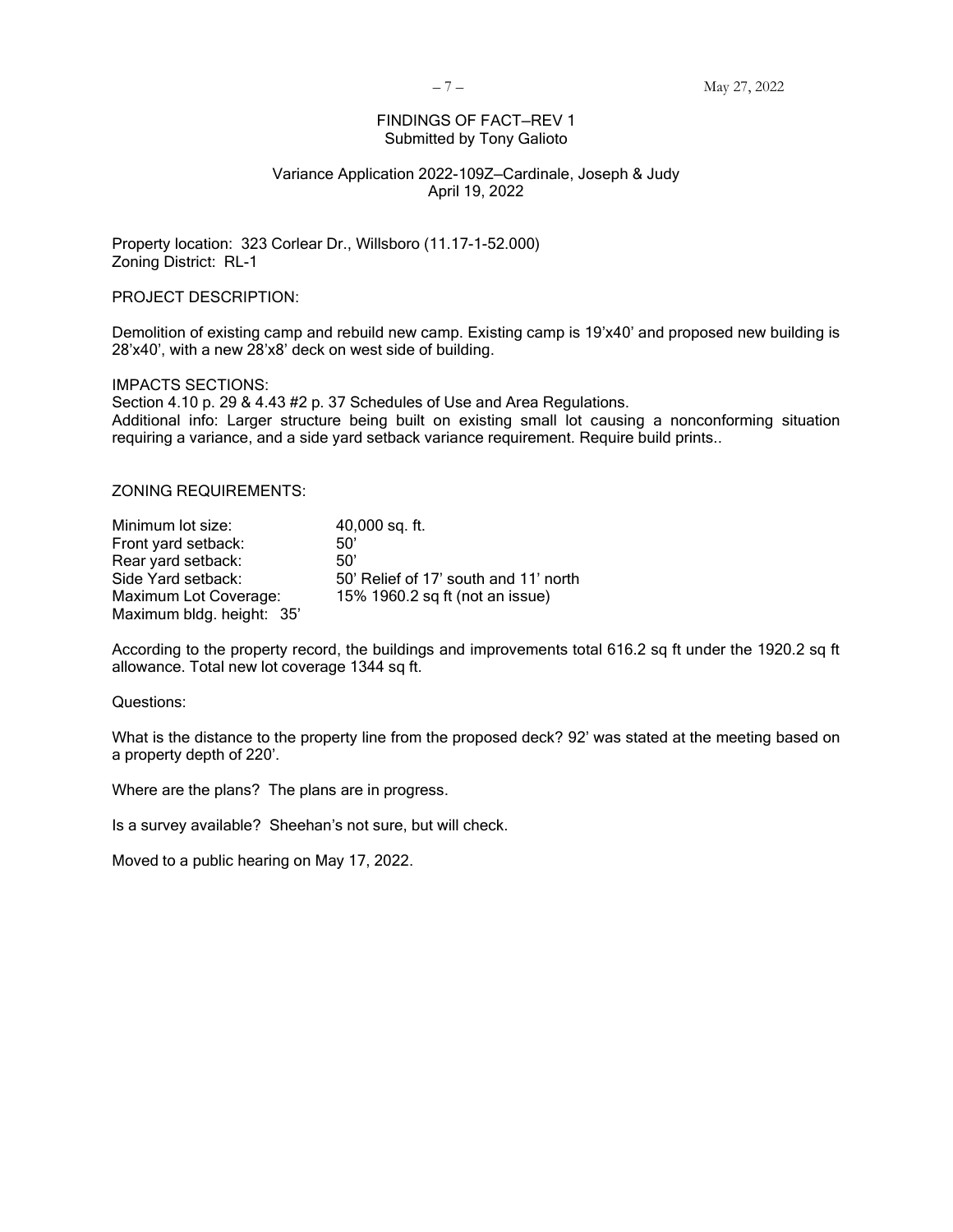# FINDINGS OF FACT--Draft Submitted by: Pete Sowizdrzal

# Variance Application 2022-110-Z (Philip and Betsy Moore) April 19, 2022

Property location: 41 Rowley Way (Tax#: 21.13-1-21.000) Zoning District: RL-1 (Residential – Low Density)

PROJECT DESCRIPTION: Remove and Replace Old Summer Camp with 3 Bedroom Year Around Home.

—IMPACTS Section 4.43 -2, pg. 37 -Nonconforming Structures on Existing Lots. **Structures that do not meet the setback or lot coverage requirements set forth in this law may be continued, but if the owner desires to tear down and replace such structure, every reasonable effort should be made to make the new structure conform to the setback and lot coverage requirements set forth in this law. If the new structure location cannot be made more conforming, then the owner may rebuild the same size structure (meaning no larger than the three-dimensional foot print of the existing structure) in the same foot print as the existing structure, without a zoning variance. If the owner desires to increase the size of the existing three-dimensional foot print by building higher or wider or deeper than the existing structure, then a zoning variance is required.**

—IMPACTS Section 4.10 pg. 29 – Schedules of Use and Area Regulations.

ZONING REQUIREMENTS:

Minimum Lot Size: 40,000 sq ft. (0.83 acres – 36,155 sq. ft.) Front Setback 50' (In compliance) Shoreline Setback: 50' (52' - In Compliance) Rear Yard Setback: 50' (50' In Compliance) \*Side Yard Setback: 40' (North 60' – In Compliance – South 16' – Needs relief of 24') Maximum Lot Coverage: 15% (Not an Issue) Maximum Bldg. Height: 35' (Not an Issue)

\*Side yard setback of 50' superseded by Shoreline regulations, but in this case, they are different based on frontage. Frontage is 170' which is 40' side yard setback.

Ruling:

Motion? Move to Public Hearing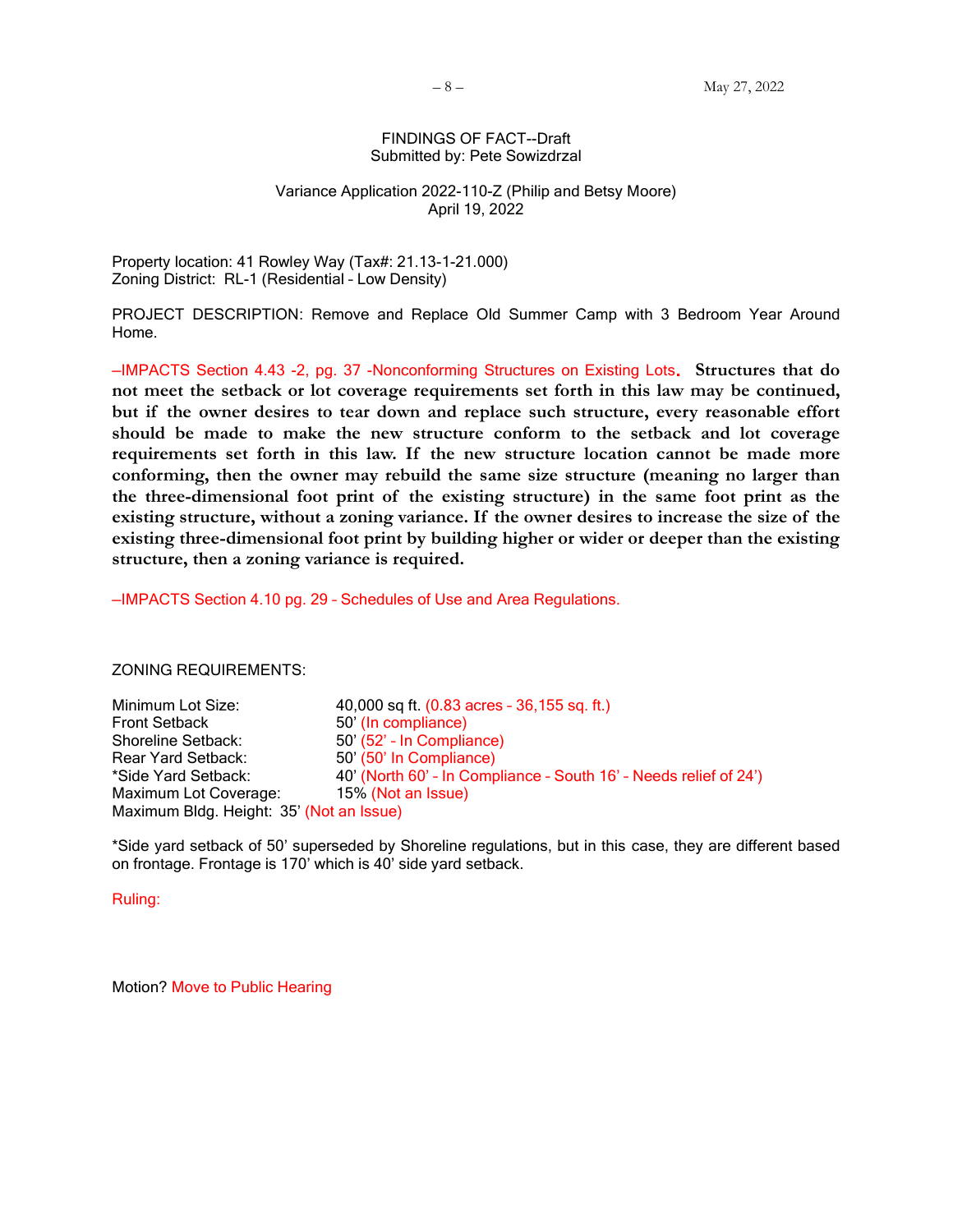# FINDINGS OF FACT—REV 1 Submitted by Carol de Mello

# Variance Application 2022-110Z—Moore, Philip & Betsy April 19, 2022

Property location: 41 Rowley Way, Willsboro (tax map nos.) Zoning District: RL-1

PROJECT DESCRIPTION:

Remove and replace old summer camp with two-bedroom home.—IMPACTS Section 4.10, p. 29, Schedules of Use and Area Regulations, and Section 4.43.2, p. 37, Nonconforming Structures. Specifically, a variance may be needed for the Shoreline setback of 50'; new structure will be at the existing location of 41' from the mean high water mark (99.8'). Also, per Section 4.43.2, a variance is required because new structure is larger and not the same footprint as the original.

ZONING REQUIREMENTS:

Minimum lot size: 40,000 sq. ft. (original lot size 0.85 acres = 37,026 sq. ft.) Front/street yard setback: 50' (in compliance) Shoreline\* setback: 50' (possible variance of 9' if cottage is located at existing 41') Side Yard setback: 40' (185' lake frontage)<br>
Maximum Lot Coverage: 15% (5,554 sq. ft.-not a  $15\%$  (5,554 sq. ft.—not an issue) Maximum bldg. height: 35' (not an issue)

According to the proposed plan, the new home (2,422 sq. ft.) and improvements (garage from property record—420 sq. ft.) total 2,842 sq. ft., which is under the 5,554 sq. ft. allowance.

Proposed changes made at the 4-19-2022 ZBA meeting based on survey map of the septic system:

Minimum lot size: 40,000 sq. ft. (original lot size 0.80 acres = 34,848 sq. ft.) Front/street yard setback: 50' (in compliance) Shoreline\* setback: 50' (in compliance if existing cottage is at 52') Side Yard setback: 40' (170' lake frontage) Maximum Lot Coverage: 15% (5,227 sq. ft.-not an issue) Maximum bldg. height: 35' (not an issue)

\*Rear yard setback of 50' is superseded by Shoreline regulations.

Need more measurements—side yards? Asked the homeowner to provide more detailed measurements.

Move to public hearing?—Yes,